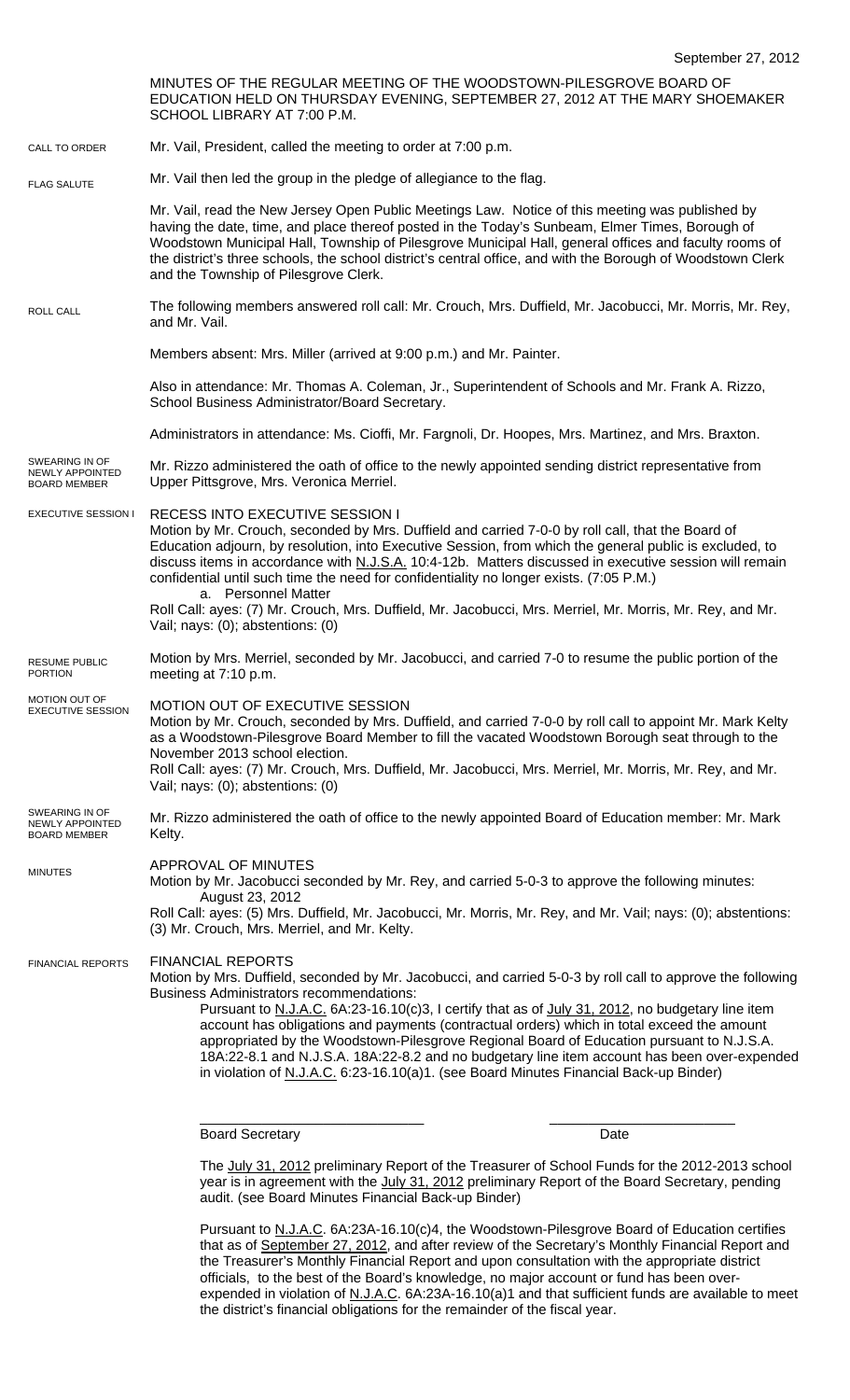Roll Call: ayes: (5) Mrs. Duffield, Mr. Jacobucci, Mr. Morris, Mr. Rey, and Mr. Vail; nays: (0); abstentions: (3) Mr. Crouch, Mrs. Merriel, and Mr. Kelty.

Motion by Mr. Jacobucci, seconded by Mr. Rey, and carried 6-0-2 to approve the transfer of funds as previously approved by the Superintendent pursuant to 18A:22-8.1 for the month of July 2012. (see Board Minutes Financial Back-up Binder)

Roll Call: ayes: (6) Mr. Crouch, Mrs. Duffield, Mr. Jacobucci, Mr. Morris, Mr. Rey, and Mr. Vail; nays: (0); abstentions: (2) Mrs. Merriel, and Mr. Kelty.

Motion by Mr. Jacobucci, seconded by Mr. Rey, and carried 6-0-2 by roll call to approve additional hand check payments for July 2012 and the payment list for the month of September 2012. (see Board Minutes Financial Back-up Binder)

Roll Call: ayes: (6) Mr. Crouch, Mrs. Duffield, Mr. Jacobucci, Mr. Morris, Mr. Rey, and Mr. Vail; nays: (0); abstentions: (2) Mrs. Merriel, and Mr. Kelty.

Motion by Mrs. Duffield, seconded by Mr. Jacobucci, and carried 6-0-2 to approve voiding check #51728 dated 4-26-12, payable to Alternatives Unlimited in the amount of \$847.50, issued under P.O.#1277-12 due to check lost in the mail. Check will be reissued under check #52501. Roll Call: ayes: (6) Mr. Crouch, Mrs. Duffield, Mr. Jacobucci, Mr. Morris, Mr. Rey, and Mr. Vail; nays: (0);

abstentions: (2) Mrs. Merriel, and Mr. Kelty.

Motion by Mr. Rey, seconded by Mrs. Duffield, and carried 6-0-2 to accept the following reports: (see Board Minutes Financial Back-up Binder):

Student Activities Account and Athletic Account for the month of August 2012

Scholarships for the month of August 2012

Roll Call: ayes: (6) Mr. Crouch, Mrs. Duffield, Mr. Jacobucci, Mr. Morris, Mr. Rey, and Mr. Vail; nays: (0); abstentions: (2) Mrs. Merriel, and Mr. Kelty.

Motion by Mrs. Duffield, seconded by Mr. Rey, and carried 5-0-1 (voting not applicable to sending district representatives) to accept the Woodstown Community School report for the month of August 2012. (see Board Minutes Financial Back-up Binder)

Roll Call: ayes: (5) Mr. Crouch, Mrs. Duffield, Mr. Jacobucci, Mr. Rey, and Mr. Vail; nays: (0); abstentions: (1) Mr. Kelty.

AUDIENCE PARTICIPATION – Mr. John Shumaker inquired as to how many buses the district paid for to bus summer school students. AUDIENCE PARTICIPATION

EDUCATIONAL PROGRAMS COMMITTEE

EDUCATIONAL PROGRAMS COMMITTEE The Board reviewed the September 20, 2012 Educational Programs Committee Report submitted by Committee Chairperson Mrs. Miller. In Mrs. Miller's absence, Mr. Rey presented the following recommendations that were acted upon:

Motion by Mr. Rey, seconded by Mrs. Duffield, and carried 7-0-1 to approve the following: High School field trips. (see page \_\_\_)

Parental request for student (NJSmart #7589337295) to maintain enrollment during the 2012-2013 school year as in accordance with Board Policy #5118.

District Harassment, Intimidation and Bullying report dated September 2012, and to provide notification letters as required to the parents/guardians advising that this information has been provided to the Board of Education.

Roll Call: ayes: (7) Mr. Crouch, Mrs. Duffield, Mr. Jacobucci, Mr. Kelty, Mr. Morris, Mr. Rey, and Mr. Vail; nays: (0); abstentions: (1) Mrs. Merriel.

Motion by Mr. Rey, seconded by Mr. Jacobucci, and carried 6-0-0 by roll call (voting not applicable to sending district representatives) to approve the following: Middle School and Shoemaker School field trips. (see page \_\_\_)

Request from Christine Carpenter, Shoemaker School teacher, to permit the enrollment of her two sons into the Woodstown Middle School (grades 5 and 8) for the 2012-2013 school year in accordance with Board Policy #5118, at an administrative fee of \$5,634.00 per child.

Memorandum of Agreement between Salem County Inter Agency Council and Woodstown-Pilesgrove Regional School District effective January 1, 2012, through December 31, 2012.

Roll Call: ayes: (6) Mr. Crouch, Mrs. Duffield, Mr. Jacobucci, Mr. Kelty, Mr. Rey, and Mr. Vail; nays: (0); abstentions: (0)

POLICY COMMITTEE – The Board reviewed the September 18, 2012 Policy Committee Report submitted by Mr. Morris. The following recommendations were acted upon: POLICY COMMITTEE

> Motion by Mr. Morris, seconded by Mr. Jacobucci, and carried 6-0-2 to approve the following policy for first reading:

Policy #1200.1 – School Volunteers (new)

Roll Call: ayes: (6) Mr. Crouch, Mrs. Duffield, Mr. Jacobucci, Mr. Morris, Mr. Rey, and Mr. Vail; nays: (0); abstentions: (2) Mr. Kelty and Mrs. Merriel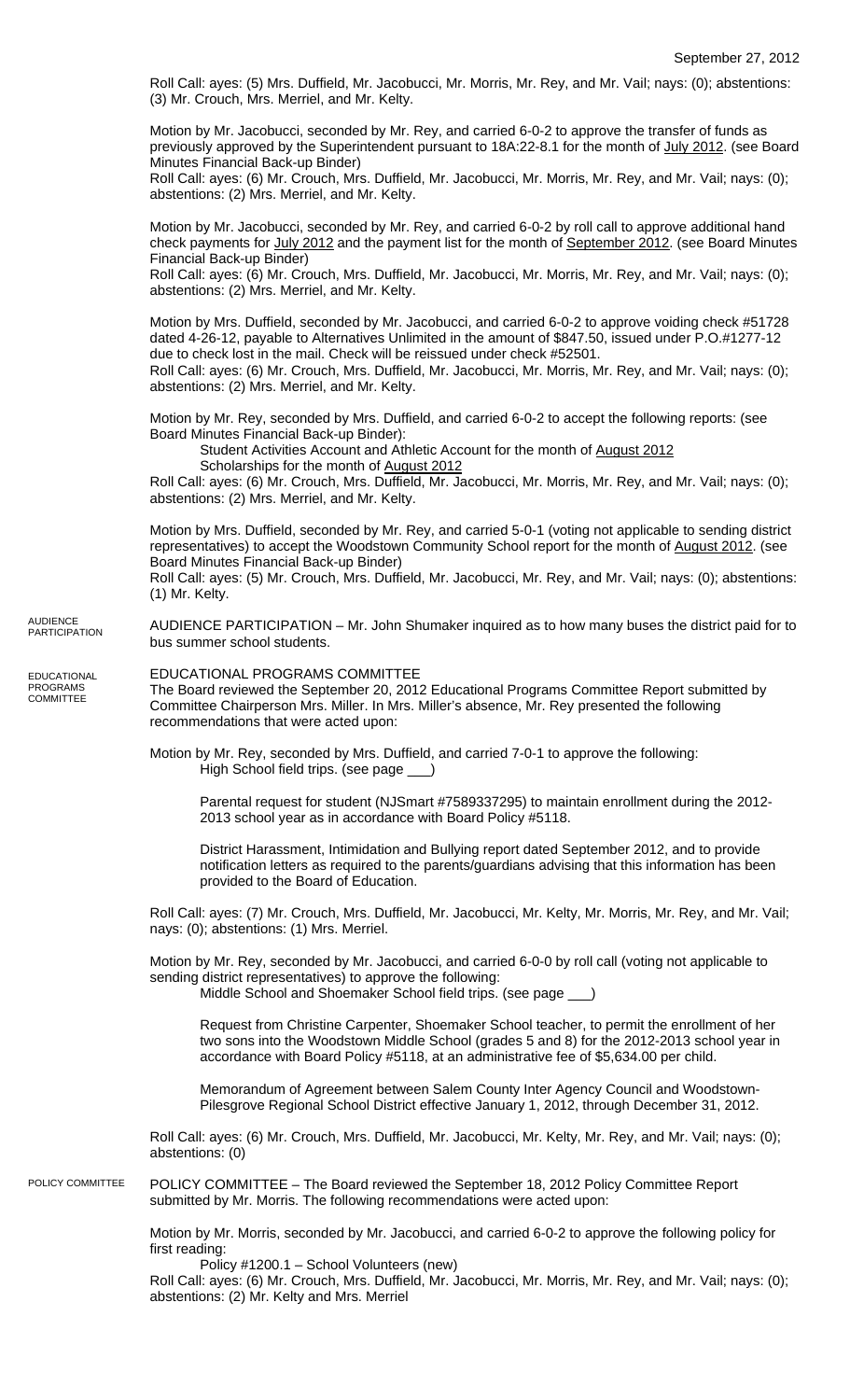Motion by Mr. Morris, seconded by Mr. Jacobucci, to adopt the following policy on second reading: Policy #3281 – Corporate Sponsorship in School (new)

## **A discussion then took place concerning the need for additional clarification within the policy and to table the motion.**

Motion by Mr. Jacobucci, seconded by Mrs. Duffield, and carried 8-0-0 by roll call to **table** the adoption of policy #3281 and to send the policy back to committee for further review. Roll Call: ayes: (8) Mr. Crouch, Mrs. Duffield, Mr. Jacobucci, Mr. Kelty, Mrs. Merriel, Mr. Morris, Mr. Rey, and Mr. Vail; nays: (0); abstentions: (0)

Motion by Mr. Morris, seconded by Mr. Jacobucci, and carried 5-0-3 by roll call to waive first reading and approve for second and final adoption of the following policy:

 Policy #5142.2 – Personal Restraint/Crisis Management (new) Roll Call: ayes: (5) Mr. Crouch, Mrs. Duffield, Mr. Jacobucci, Mr. Morris, and Mr. Vail; nays: (0); abstentions: (3) Mr. Kelty, Mrs. Merriel and Mr. Rey.

PERSONNEL COMMITTEE – The Board reviewed the September 20, 2012 Personnel Committee Report submitted by Committee Chairperson, Mr. Rey. The following recommendations were acted upon: PERSONNEL **COMMITTEE** 

> Motion by Mr. Rey, seconded by Mr. Jacobucci, and carried 7-0-1 by roll call to appoint Suzanne Keller as a full-time paraprofessional at the high school effective October 1, 2012, through June 30, 2013, at Step 1 (\$18,300.00), prorated.

Roll Call: ayes: (7) Mr. Crouch, Mrs. Duffield, Mr. Jacobucci, Mr. Kelty, Mr. Morris, Mr. Rey, and Mr. Vail; nays: (0); abstentions: (1) Mrs. Merriel

Motion by Mr. Rey, seconded by Mr. Jacobucci, and carried 6-0-2 by roll call to approve the following: Maternity leave of absence request from Lisa Blaney, high school English teacher, effective March 4, 2013, through June 30, 2013. Mrs. Blaney will be using her sick days followed by the 12-week leave of absence as allowed under the Family Medical Leave Act.

Payment of  $7<sup>th</sup>$  period stipends to high school staff members. (see page  $\qquad$ )

Approval of Jennifer Sorbello as 2012-2013 mentor. (see page \_

Appointment of Gayle Remster as a high school Technology Mentor for the 2012-2013 school year.

Appointment of Carol Cipolla as Chemistry Club Advisor for the 2012-2013 school year (a position for which there is no stipend).

High School volunteers. (see page \_\_\_)

Professional development requests as follows:

Allison Pessolano to complete the "Law, Ethics, and Governance for All Leaders – Legal One" online training. (Note: The administrative team was approved for this at the July 26, 2012 meeting.)

Kim Kienzle to attend the Handle with Care Instructor Certification Program on October 22-25, 2012, in Vineland.

Christopher Snyder to attend the NJPSA/FEA/NJASCD Fall Conference on October 18- 19, 2012, in Monroe Township.

Jessica Nowak to attend the Best New Strategies for Using iPads, etc. as sponsored by the Bureau of Education & Research on November 30, 2012, in Cherry Hill.

Lori Raggio to attend the Hanging by a Thread: Weaving Words of Understanding workshop on October 1-2, 2012, in New Brunswick.

Annual Update to Uniform State Memorandum of Agreement. (Note: There are no changes to this agreement from last year's agreement.)

Addition of Patricia Hatton-Jamison to the 2012-2013 district substitute list retroactively to September 1, 2012. (Note: Mrs. Jamison had been appointed as a substitute teacher during her 2012-2013 leave of absence, but was inadvertently not added to the permanent list upon her resignation effective June 30, 2012.)

Addition of the following to the 2012-2013 district substitute list effective September 28, 2012: Mercedes Evans – substitute teacher Autumn Griscom – clerical substitute Leevon Lacy – substitute teacher and substitute instructional assistant Jennifer McCracken – substitute teacher and substitute instructional assistant Kristen Sanders – substitute teacher and substitute instructional assistant Jamie Sweeney – substitute teacher

Roll Call: ayes: (6) Mr. Crouch, Mrs. Duffield, Mr. Jacobucci, Mr. Morris, Mr. Rey, and Mr. Vail; nays: (0); abstentions: (2) Mr. Kelty and Mrs. Merriel.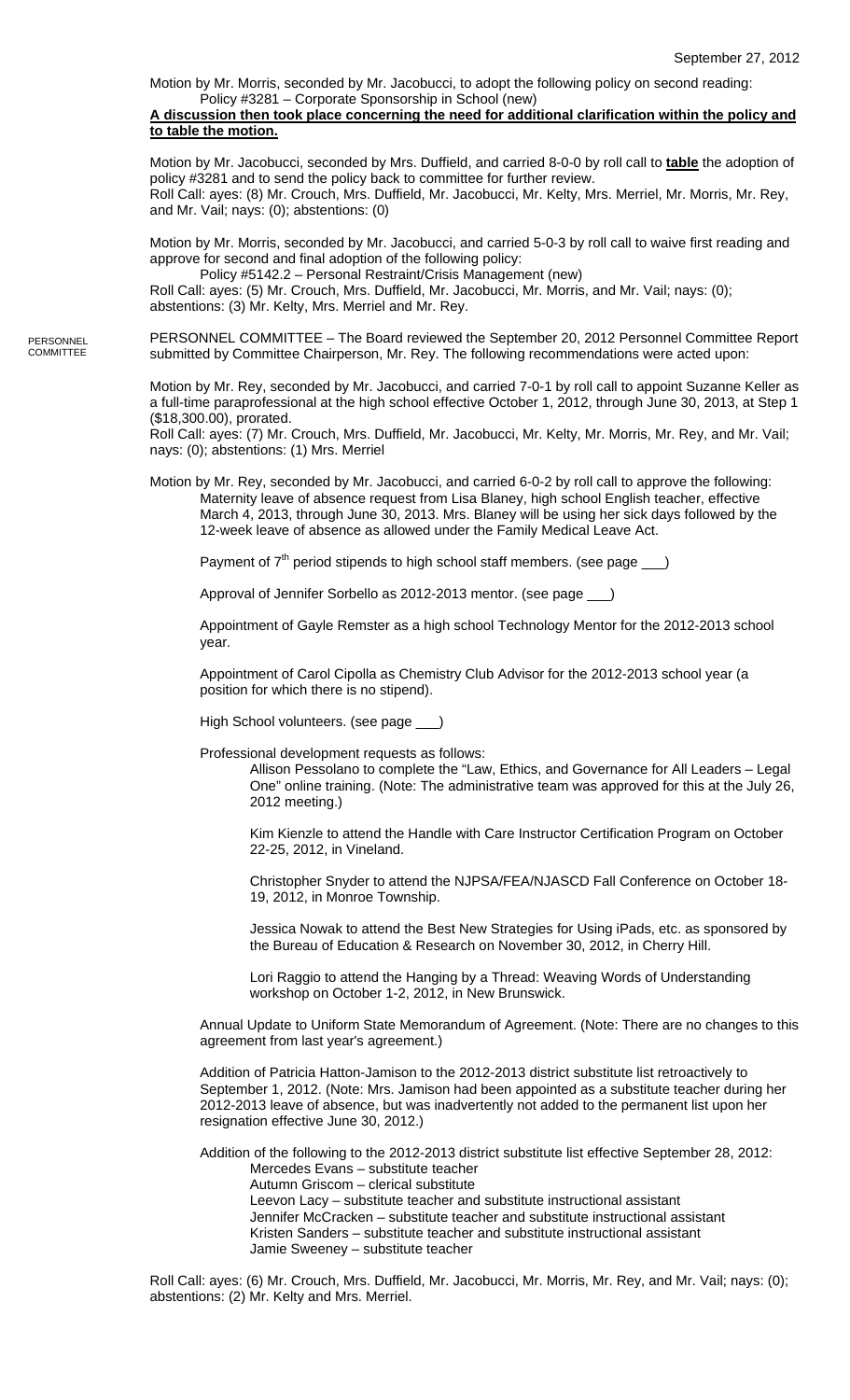Motion by Mr. Rey, seconded by Mr. Jacobucci, and carried 6-0-0 by roll call (voting not applicable to sending district representatives) to appoint the following full-time paraprofessional at the Shoemaker School:

Change in employment status of Kimberly Altiery from part-time to full-time paraprofessional effective September 28, 2012, through June 30, 2013.

Ryan McNally as a full-time paraprofessional effective September 28, 2012, through June 30, 2013, at Step 1 (\$18,300.00), prorated.

Roll Call: ayes: (6) Mr. Crouch, Mrs. Duffield, Mr. Jacobucci, Mr. Kelty, Mr. Rey, and Mr. Vail; nays: (0); abstentions: (0)

Motion by Mr. Rey, seconded by Mr. Jacobucci, and carried 5-0-1 by roll call (voting not applicable to sending district representatives) to approve the following items:

Acknowledgement of return to work date of Janice McGrath, Shoemaker School teacher, effective September 4, 2012.

Approval of Carol Kenvin as 2012-2013 mentor (see page \_\_\_)

Appointment of Patricia Foster as Pre-Kindergarten Academic Team Leader for the 2012-2013 school year. (see page \_\_\_)

Compensation for the following:

Mentor Training Participants (see page \_\_\_) School-wide Planning Participants (see page

Volunteers for the Middle School and Shoemaker School. (see page \_\_\_\_)

Professional development request as follows:

Destiny Leoni to attend the Elementary STEM Project workshop on October 12, 2012, at Rowan University.

Change in salary placement of Marianne Wurmbach from Paraprofessional classification, Step 6 (\$19,687.00) to Step 8 (\$20,854.00), effective October 1, 2012, through June 30, 2013. (Note: This motion is being approved with the understanding that it does not set a precedent.)

Roll Call: ayes: (5) Mr. Crouch, Mrs. Duffield, Mr. Jacobucci, Mr. Rey, and Mr. Vail; nays: (0); abstentions: (1) Mr. Kelty

FINANCE/FACILITIES / TRANSPORTATION COMMITTEE

## FINANCE/FACILITIES TRANSPORTATION COMMITTEE

The Board reviewed the September 18, 2012 Finance /Facilities/ Transportation Committee Report submitted by Committee Chairperson, Mrs. Duffield. The following recommendations that were acted upon:

Motion by Mrs. Duffield, seconded by Mr. Jacobucci, and carried 6-0-2 by roll call to approve the following:

Contract with Salem County Special Services School District for placement of high school student (NJSMART #8810924263) at Regional Day School in the amount of \$30,700.00 for the 2012- 2013 school year.

Contract with Salem County Special Services School District for placement of high school students (NJSmart #2964116154, 7604011960, 8588467160, and 2817194385) at the Alternative High School in the amount of \$18,216.00 per student for the 2012-2013 school year.

Contract with Salem County Special Services School District for placement of high school student (NJSmart #7332120163) at the Daretown campus in the amount of \$34,440.00 for the 2012-2013 school year.

Contract with Y.A.L.E. School Inc. for placement of high school student (NJSmart #7354205712) in the amount of \$44,850.60 for the 2012-2013 school year.

Contract with Wave Maker 4 for the Woodstown High School Swim Team practices in the amount of \$6,776.00 for the 2012-2013 school year.

Approval of Title I and Title IIA Instructors for the 2012-2013 school year. (see page \_

Contract with Alternatives Unlimited for home bound instruction services for the 2012-2013 school year.

Establishment of the "Harry R. DuBois, Memorial Ag Scholarship".

New Jersey School Boards Association Internet Policy Services and License Agreement in the amount of \$2,500.00 for a term of one year upon signing of the agreement.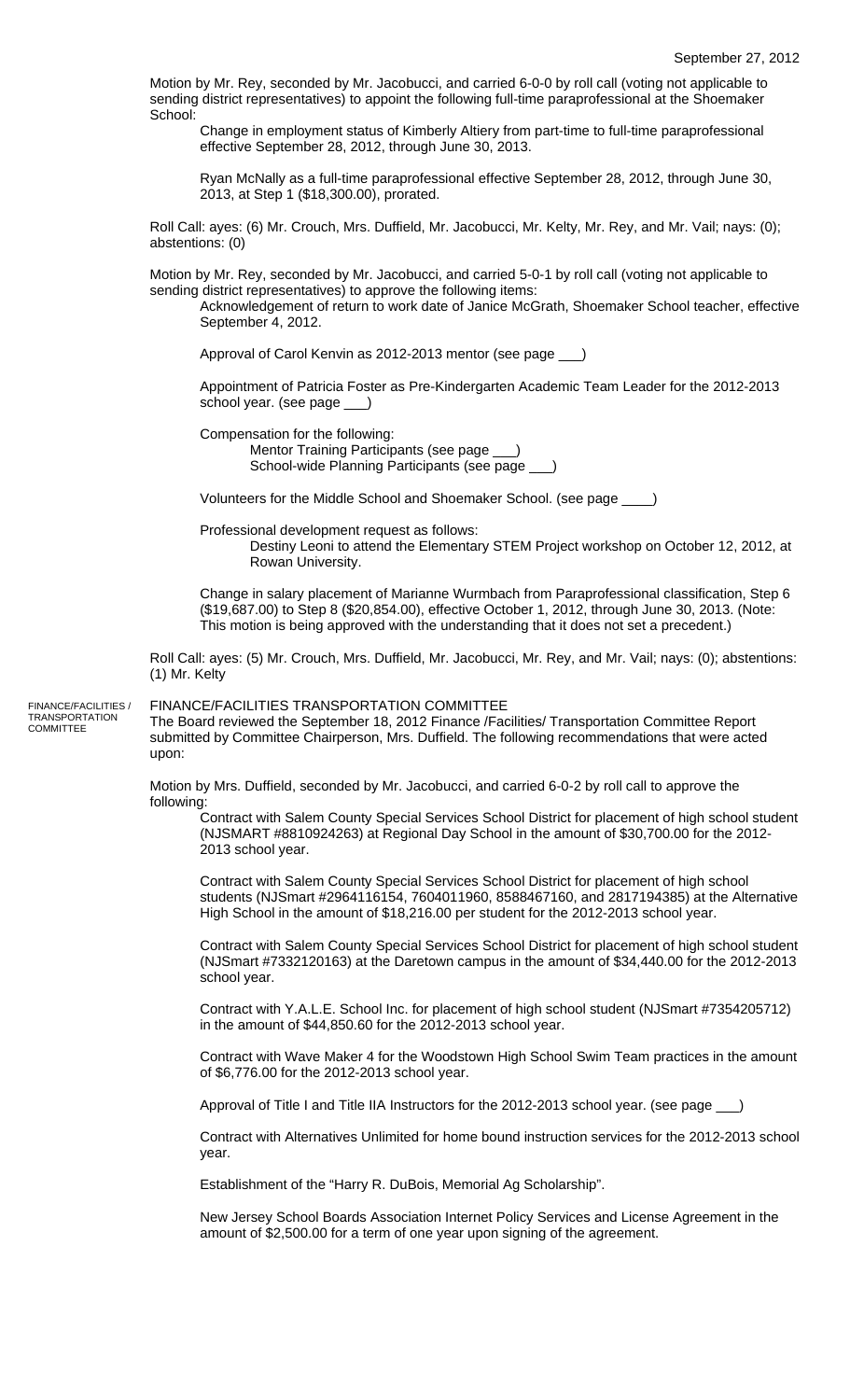Declare the following items as surplus and to direct the business administrator to offer same for public sale or dispose of the property, whichever is appropriate: - The committee reviewed and recommends approval of the following items:

High/Middle School Cafeteria Freezer - Asset # 00064 High/Middle School Cafeteria Salad Bar – Asset #00055 High/Middle School Cafeteria Salad Bar – Asset #00056

Roll Call: ayes: (6) Mr. Crouch, Mrs. Duffield, Mr. Jacobucci, Mr. Morris, Mr. Rey, and Mr. Vail; nays: (0); abstentions: (2) Mr. Kelty and Mrs. Merriel.

Motion by Mrs. Duffield, seconded by Mr. Jacobucci, to approve the Woodstown High School soccer scoreboard as per the attached drawing. (Note: At the April 26<sup>th</sup>, 2012, meeting, the Board of Education accepted a donation from Papa Luigi Pizzeria to be applied toward the total cost of this scoreboard.) **The Board then discussed that due to Policy #3281 being sent back to committee for further discussion that this motion should be tabled as well.** 

Motion by Mr. Jacobucci, seconded by Mr. Crouch, and carried 6-1-1 by roll call to **table** the approval of the soccer scoreboard until further review of Policy #3281. Roll Call: ayes: (6) Mr. Crouch, Mr. Jacobucci, Mr. Kelty, Mr. Morris, Mr. Rey, and Mr. Vail; nays: (1) Mrs. Duffield; abstentions: (1) Mrs. Merriel

Motion by Mrs. Duffield, seconded by Mr. Rey, and carried 6-0-0 by roll call (voting not applicable to sending district representatives) to approve the following:

Contract with Salem County Special Services School District for placement of middle school student (NJSMART #6281918325) at Regional Day School in the amount \$30,700.00 for the 2012-2013 school year.

Contract with Salem County Special Services School District for placement of middle school student (NJSmart # 1709115870) and Mary Shoemaker School student (NJSmart #7953684545) at the Daretown campus in the amount of \$34,440.00 per student for the 2012-2013 school year.

Donations received as follows:

Mary Shoemaker in the amount of \$150.00from Frank Hughes in the amount of \$150.00.

Woodstown Middle School in the amount of \$122.68 from Target to the Educational Climate account.

Roll Call: ayes: (6) Mr. Crouch, Mrs. Duffield, Mr. Jacobucci, Mr. Kelty, Mr. Rey, and Mr. Vail; nays: (0); abstentions: (0)

OLD BUSINESS - None OLD BUSINESS

NEW BUSINESS NEW BUSINESS

> Motion by Mr. Morris, seconded by Mrs. Duffield, and carried 7-0-1 by roll call to approve the 2012-2013 Board Goals Action Plan. (see page

> Roll Call: ayes: (7) Mr. Crouch, Mrs. Duffield, Mr. Jacobucci, Mr. Kelty, Mr. Morris, Mr. Rey, and Mr. Vail; nays: (0); abstentions: (1) Mrs. Merriel

## OTHER REPORTS OTHER REPORTS

The following verbal reports were given:

- President Mr. Chapman Vail reported on the following:
	- Commended administration for back to school night efforts.
	- Board committee's will be reorganized for 2013.
	- The public appears very appreciative of the district's efforts to communicate the specifics of the upcoming referendum.
	- We will have a table at the Fall Festival, Salem County Fair Grounds, for the disbursement of information concerning the upcoming referendum.

Superintendent - Mr. Coleman discussed the following:

- Referendum meetings information.
- District Facebook page.
- Middle School PLC Pilot Recognition.

Business Administrator - Mr. Rizzo discussed the following:

- **Facility Tour**
- Punch list completion on roof project.

| ADMINISTRATIVE<br>REPORTS   | ADMINISTRATIVE REPORTS<br>The Administrative Reports were attached to Superintendent's Monthly Report and delivered under<br>separate cover. |
|-----------------------------|----------------------------------------------------------------------------------------------------------------------------------------------|
| SENDING DISTRICT<br>REPORTS | SENDING DISTRICT REPORTS<br>Mr. Morris – Alloway Rep., had nothing to report.                                                                |
|                             | Mrs. Merriel - Upper Pittsgrove Rep., informed the Board of the following:<br>Upper Pittsgrove is in support of the referendum.              |

NJEA negotiations completed.